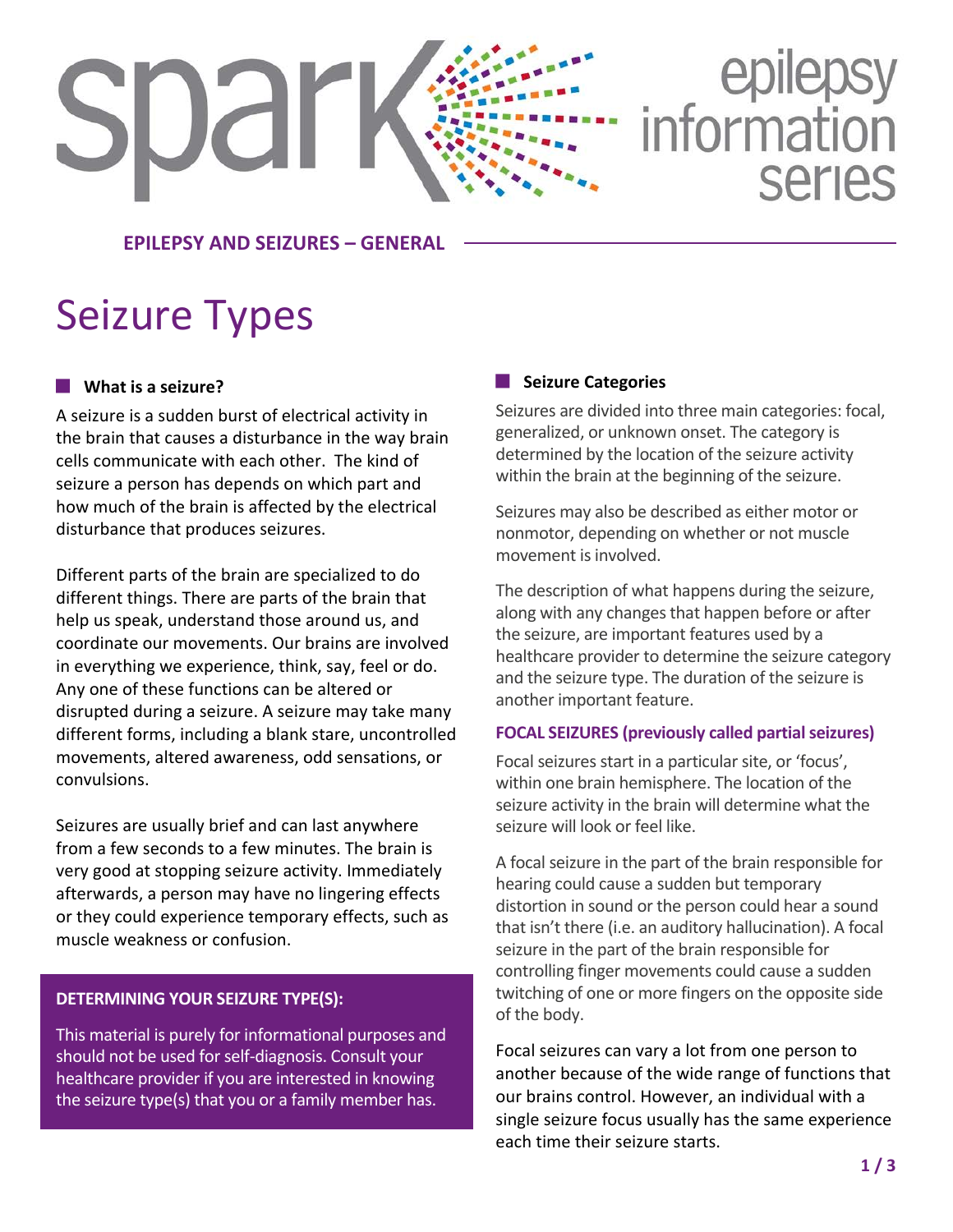

## Seizure Types *continued*

For most people, this is the type of seizure they think of when they think of epilepsy. During the seizure there are two phases, tonic (a stiffening of the muscles) and clonic (rhythmic jerking of the muscles). These phases can happen in any order, but most often the tonic phase is first, followed by the clonic phase.

Tonic-clonic seizures can occur if someone has generalized onset epilepsy and the seizure is a generalized seizure from the very start. A tonic-clonic seizure can also occur if someone has focal epilepsy if their focal seizure evolves to become a bilateral convulsive seizure. Tonic-clonic seizures can also occur when people do not have epilepsy and can be brought on (or provoked) by various things such as fever, infection, low blood sugar, or alcohol withdrawal.

The typical length of a tonic-clonic seizure is from under a minute to a few minutes. Like other seizures, these seizures generally run their course and end naturally on their own. When the person regains consciousness they will usually be confused and will gradually reorient themselves to where they are and what has happened. People are often tired and sore after a tonic-clonic seizure and may want to rest.

#### **Absence seizures (formerly known as petit mal seizures)**

These seizures are very brief, about 9 seconds on average. The most striking feature is a blank or vacant look that could be misinterpreted as a brief episode of daydreaming. The blank look may be the only outward sign, although some people have other features that could include eye movements, blinking or automatic behaviours.

An absence seizure would typically start abruptly and end abruptly. After the brief seizure, the person will generally carry on with whatever they had been doing before. These seizures can go unnoticed, or, if noticed, they may not be recognized as being a seizure.

#### **Clonic seizures**

These seizures cause rhythmic jerking movements. When the rhythmic jerking movements are the only feature, it is a clonic seizure. These types of movements occur more frequently in association with a phase of muscle stiffening (see tonic-clonic seizures above).

These seizures may also have a focal onset.

#### **Tonic seizures**

These seizures cause the muscles to stiffen. If a person is standing, a sudden increase in muscle tone could cause them to fall. Some people call this a "drop attack". Generalized tonic seizures could also cause a sudden stiffening (or contraction) of the muscles in both arms. These seizures usually last less than 20 seconds, but sometimes they could be up to about 60 seconds.

These seizures may also have a focal onset.

#### **Atonic seizures**

These seizures cause a loss of muscle tone, which means the individual suddenly becomes limp. If a person is standing, the sudden loss of muscle tone will cause them to fall. Therefore, both tonic seizures and atonic seizures can be associated with episodes that people may refer to as drop attacks.

These seizures may also have a focal onset.

#### **Myoclonic seizures**

These seizures are extremely brief, jolt-like movements that resemble a startle response. For example, an individual could have a sudden jerk of their upper arms or shoulders. Sometimes the muscle contractions are subtle and may not be visible to an observer.

These seizures are usually less than a second in length. They may also have a focal onset.